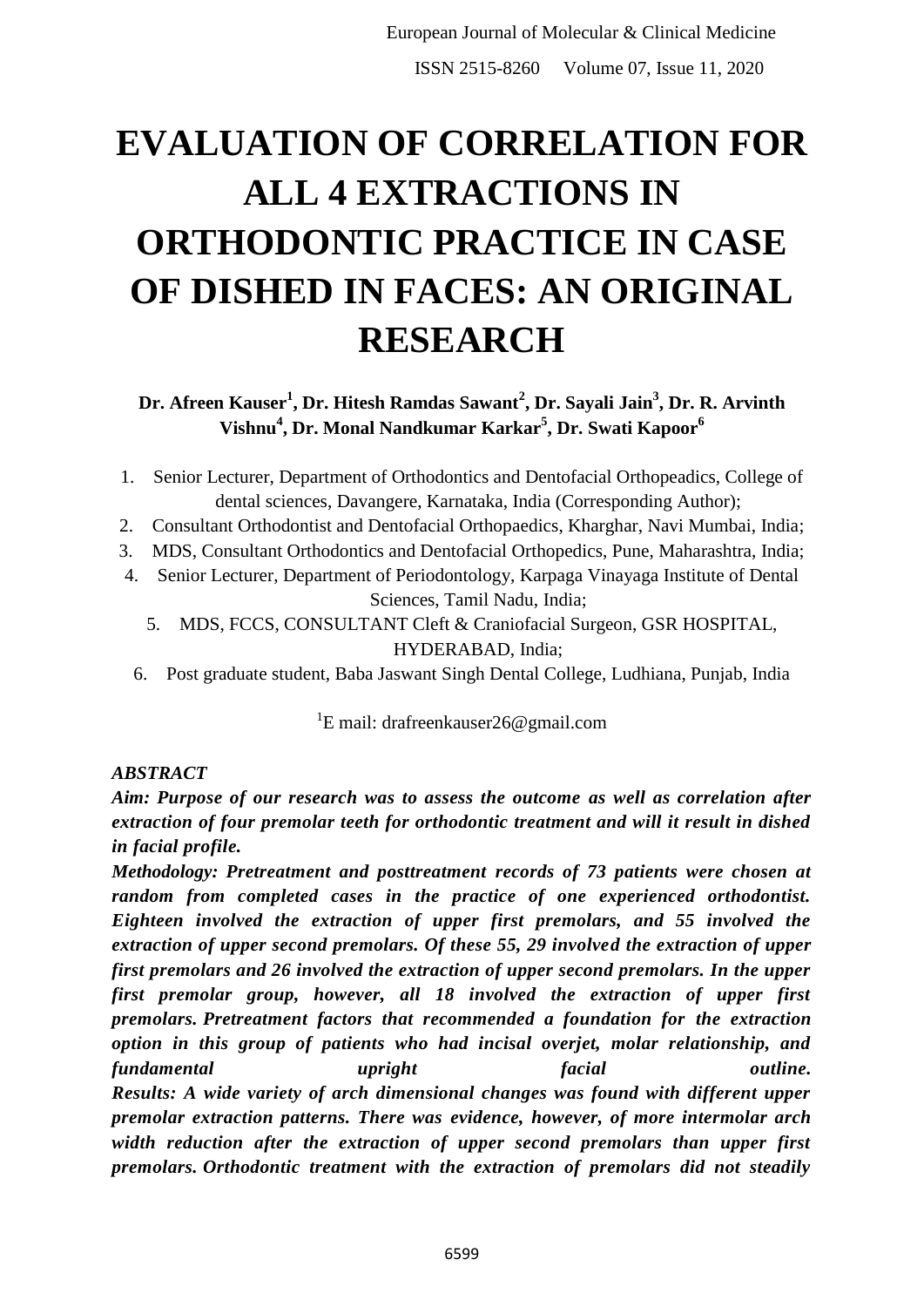*cause a retraction effect on the incisors. In fact, examples of proclination of the incisors happened inside all of the extraction groups.*

*Conclusion: A large amount of individual variation in incisor and molar changes accompanied treatment involving all upper premolar extraction patterns but It didn't result in dished facial profile in our study.*

*Keywords Soft tissue, fixed orthodontic treatment, first premolar extraction*

## **INTRODUCTION**

The specialty of orthodontics has a long history of concern for facial form and appearance. Edward Angle who"s also father of modern orthodontics and a devout nonextractionist, saw Apollo Belevedre as the epitome of facial beauty and the gold standard that guided his treatment. The fear of the "dished-in" profile, said commonly to result from the extraction of premolar teeth, is derived largely from a few isolated lawsuits in the United States and carefully selected reports of unfavorable results. Orthodontists are very much concerned about not creating flatten facial profiles which will drastically hinder orthodontic issues addressal.<sup>1</sup> Substantial previous research regarding the response of the soft tissue to tooth retraction has been performed, but few have examined cases with minimal arch length deficiency and maximum anterior retraction required. Even fewer have focused on patients who might benefit from surgical mandibular advancement but who opted to proceed with maxillary first premolar extraction. Burstone has suggested that the way anchorage is managed, not the mere extraction of the teeth, determines the magnitude of anterior dental retraction and the resulting change in lip position. $<sup>2</sup>$ </sup>

In general, an orthodontic fixed treatment consists of arch expansion in non-extraction treatments, and extractions in instances of severe crowding and protrusion.3,4 In cases with arch size/tooth size discrepancy of 5-9mm, non-extraction and extraction treatment is possible and the treatment plan depends on the hard and soft tissue characteristics of the patient but if the discrepancy is 10 mm or more, extraction is almost always required. Four first premolars or possibly upper first premolars are the extraction option usually. Infrequently, second premolar or molar extraction is suitable because it does not offer sufficient space in extremely crowded patients. There are still ongoing debates on the effects of extraction on vertical height dimension, profile changes, jaw position, TMJ health and periodontal situation after treatment.<sup>5-11</sup>

The horizontal relationship of the lips has been proposed as an important characteristic in esthetics.<sup>12</sup> Upper lip length increases during orthodontic treatment. Partially due to development changes and the outstanding is due to the bite modifications during treatment. E-line or aesthetic plane was introduced by Ricketts to evaluate the position of lips.<sup>13</sup> Other planes such as S-line, B-line, H-line, also were introduced to assess soft tissue alterations.<sup>13,14</sup> There are different studies with controversial results on evaluating soft tissue after orthodontic treatments. Assuncao et al. described that the upper lip length didn"t show noteworthy variations due to backward movement incisors in adult patients.<sup>15</sup> Bishara and Jacobson in a comparable study stated that, orthodontic treatment either by extraction or not, improve soft tissue profile of the patients.<sup>16</sup> Lai et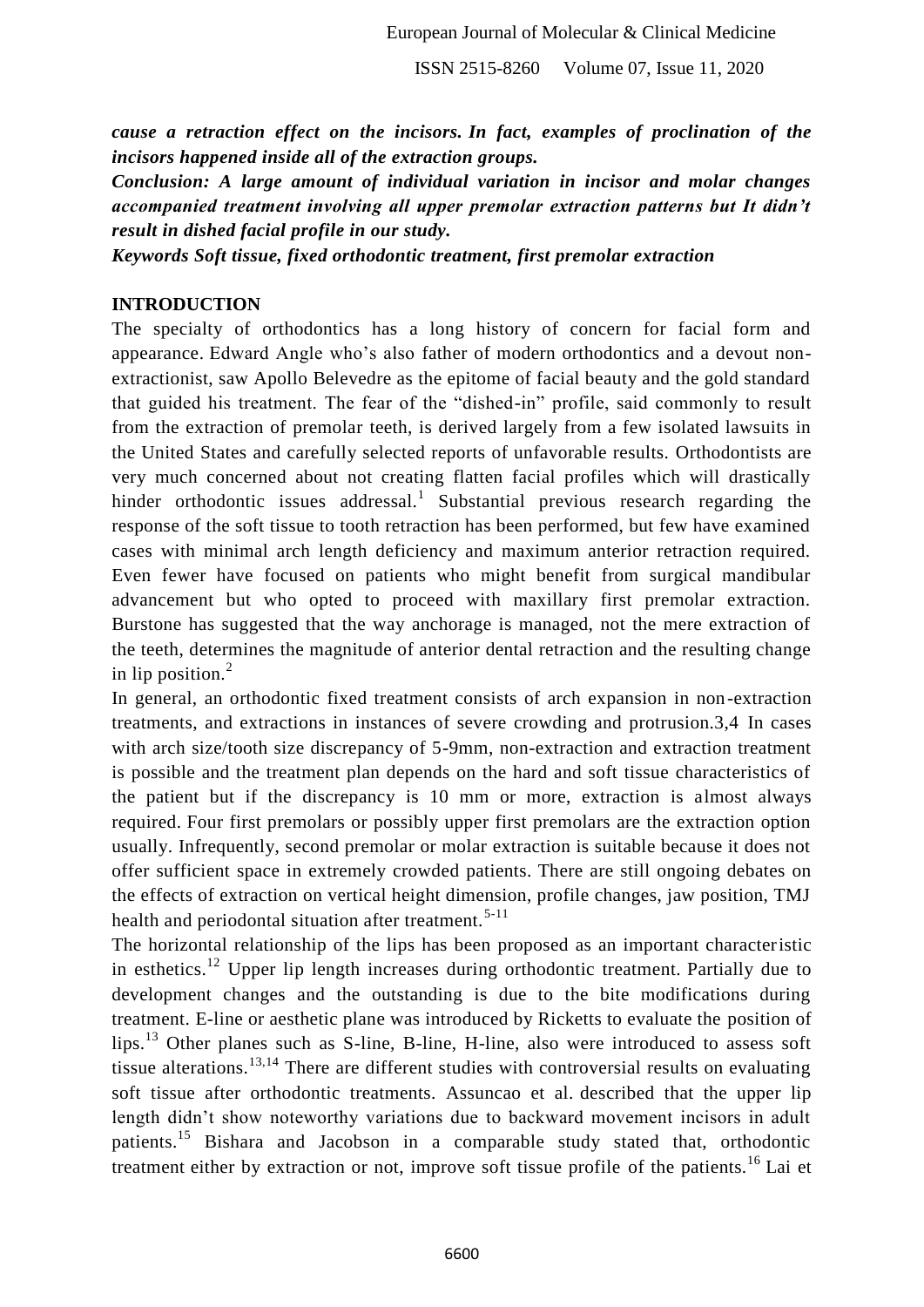al. showed that soft tissue"s response was not predictable and so did Zarringhalam and Arash.<sup>17,18</sup> Conley also found this result for his patients treated by extraction of upper premolars. Akyalcin and Hazar reported that, extraction for orthodontic treatment retruded the lips but non extraction treatments didn't affect the profile too much.<sup>19</sup> Tadiac et al. declared that by extraction of upper first premolars, nasolabial angle, upper and upper lip sulcus depth and position of upper incisors changed proportional to previous soft tissue characteristics and pre-treatment incisor position and all of them relates to the ANB angle alterations.<sup>20</sup>

#### **AIM OF THE STUDY**

Purpose of our research was to assess the outcome as well as correlation after extraction of four premolar teeth for orthodontic treatment and will it result in dished in facial profile.

#### **METHODOLOGY**

The sample comprised of pretreatment and posttreatment records of 73 extraction cases treated by one skilled orthodontist with preangulated fixed appliances  $(0.018 \times 0.028$ inch), All cases consisted of a minimum of pretreatment and posttreatment lateral cephalographs and study casts and details of the treatment history. The average length of treatment in fixed appliances was 2.2 years with a range of 1.2 to 3.7 years. (Table 1) All patients had undergone maxillary premolar extraction as part of a comprehensive orthodontic treatment plan. The group differences were quantified using a one-way analysis of variance (ANOVA). Three measurements were identified as significantly different, among the groups at the 95% confidence level.These areas included two study model measurements, incisal overjet and Class II molar relationship, and one cephalometric measurement, the facial axis.

In case of cephalometric measurements, Absolute distances were measured from point to point. Horizontal and vertical distances between points were measured relative to the X and Y coordinates of those points. After digitization, all data were stored in an Excel spreadsheet. The mean error for angular and linear cephalometric measurements ranged from 0.02° to 0.6° and 0.01 to 0.5 mm, respectively. Various occlusal landmarks were identified for each upper study cast so that a digital caliper (Mitutoyo Digimatic Caliper) could be used to measure distances between points. The results were then directly entered into an Excel spread sheet.

#### **RESULTS**

The mean intercanine width in each group experienced minor alterations. In the overall female and the upper first premolar extraction groups, the mean represented a slight increase in intercanine width compared with other groups, but the mean arch. depth and chordal arch length decrease were curiously alike for all groups. The only statistically significant difference found was for the reduction in intermolar width. (Table 2)The mean of 2.8 mm  $(\pm 1.9)$  in the upper first premolar group was smaller than the upper second premolar group, which had a mean reduction of 4.4 mm  $(\pm 2.0)$ . There was an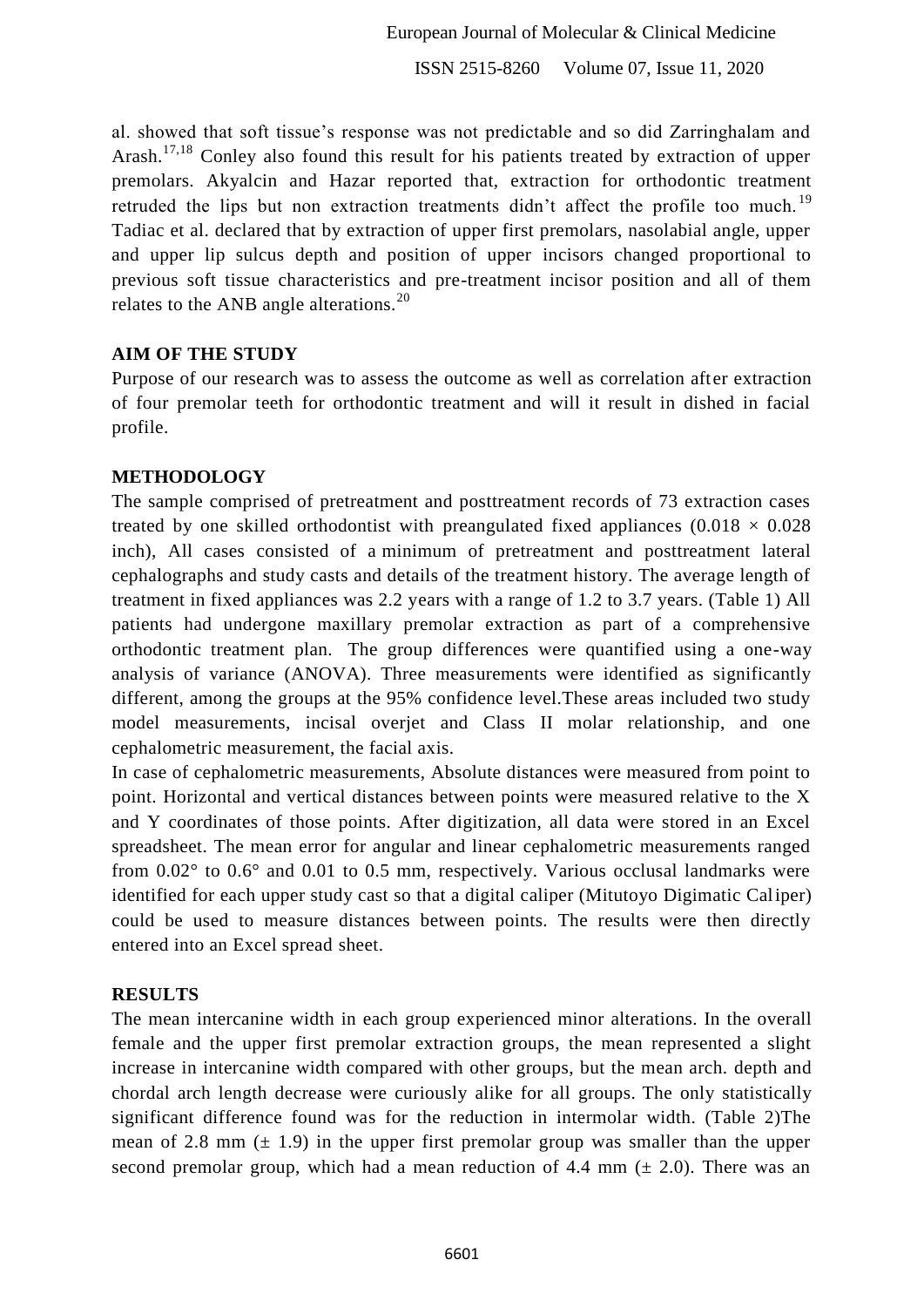overall mean reduction of 1.3 mm of the upper incisors in relation to the APo reference line when any upper premolars were extracted. The mean upper incisor angulation changes on the bone itself (corpus axis superimposition) showed similar trends, with more retroclination after the extractions of upper first premolars than upper second premolars. The mean upper dental height from the upper incisor tip to menton increased in all groups; the increase was greater in the upper first premolar extraction group with little difference between the two upper second premolar groups. Mean changes in estimated molar movement were then calculated for each group and found not to be significantly different. The means for all groups ranged from 4 to 4.5 mm of forward upper molar movement. The incisors were actually retracted from their pretreatment positions but not resulted in a flat face profile (dished facial profile). (Table 3)

| Group                                      | N  | Mean treatment time in |
|--------------------------------------------|----|------------------------|
|                                            |    | years (months)         |
| Total                                      | 73 | 2.3(27)                |
| Male                                       | 36 | 2.3(27)                |
| Female                                     | 37 | 2.2(26)                |
| Extraction of maxillary $1st$<br>premolars | 18 | 2.3(28)                |
| Extraction of maxillary $2nd$<br>premolars | 55 | 2.2(26)                |

**Table 1- Population sample**

|  |  | Table 2- Upper incisor position and angulation changes with treatment |  |  |
|--|--|-----------------------------------------------------------------------|--|--|
|  |  |                                                                       |  |  |

| Group                        | incisor<br><b>Upper</b> | dental<br><b>Upper</b> | <b>Interincisal</b> |
|------------------------------|-------------------------|------------------------|---------------------|
|                              | angulation              | height (mm)            | angulation $(°)$    |
| Total                        | $-1.7 \pm 6.6$          | $+2.2 \pm 2.8$         | $+5.4 \pm 11.2$     |
| Male                         | $-2.8 \pm 7.1$          | $+2.6 \pm 2.4$         | $+6.1 \pm 12.0$     |
| Female                       | $-0.6 \pm 6.0$          | $+1.8 \pm 3.1$         | $+4.7 \pm 10.4$     |
| Extraction<br>of             | $-4.0 \pm 7.4$          | $+3.2 \pm 2.6$         | $+8.8 \pm 14.1$     |
| 1 <sup>st</sup><br>maxillary |                         |                        |                     |
| premolars                    |                         |                        |                     |
| of<br>Extraction             | $-1.0 \pm 6.8$          | $+1.8 \pm 2.8$         | $+4.3 \pm 10.0$     |
| 2 <sup>nd</sup><br>maxillary |                         |                        |                     |
| premolars                    |                         |                        |                     |

*\*ANOVA, P = .07. Student t test, P = .06.*

**Table 3- X. Correlations with upper incisor movement (superimposition) cephalometric analysis with the help of Pearson's correlation coefficient.**

| Variable                               | <b>Pearson's correlation (r)</b> |
|----------------------------------------|----------------------------------|
| Interincisal angulation change $(°)$   | $0.6*$                           |
| APo to vertical reference change $(°)$ |                                  |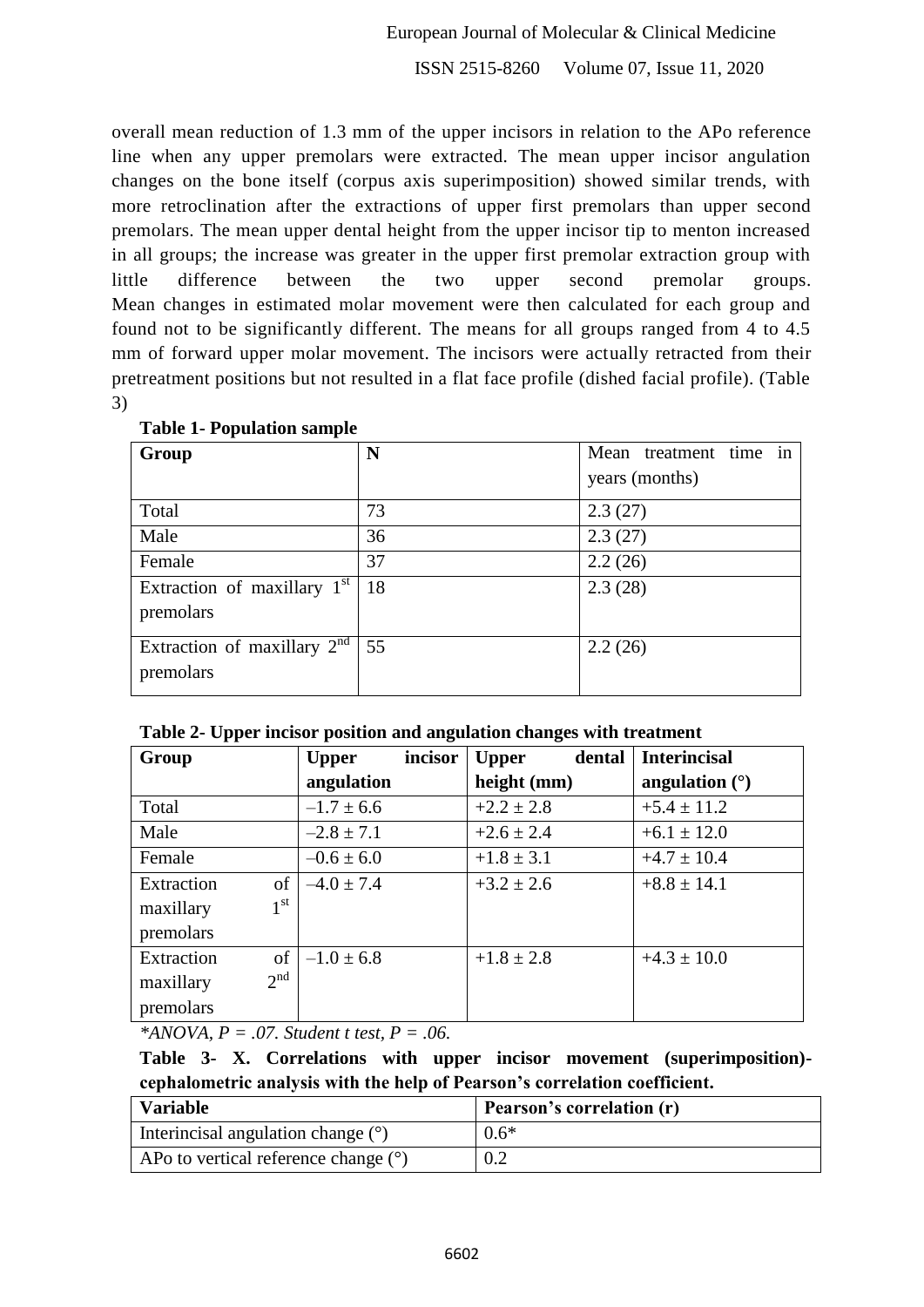| Estimated molar movement (mm) | $0.8*$ |  |
|-------------------------------|--------|--|
| Residual space (mm)           |        |  |
|                               |        |  |

*\*Significant correlation*

## **DISCUSSION**

The success of treatment depends on the careful analysis of all diagnostic elements and establishment of an accurate treatment planning. Amongst numerous decisions, the professional should decide if the success of treatment needs dental extractions.<sup>21</sup> The extractions with orthodontic agenda, for rectification of tooth crowding or intermaxillary inconsistencies, are controversial since the concepts of normal occlusion were initially enhanced, within the early 20th century. Any tooth could also be extracted, counting on each case, to supply more satisfactory esthetic and functional outcomes. Within this sense, there's consensus that the design of treatment should be customized.<sup>22</sup> The extractions of second premolars permitted improved hold on movement of incisors and of the lip retraction, avoiding the marked concavity of the facial profile that happens after extractions of first premolars. Indicated in cases with moderate shortage of space, in individuals with balanced facial contours and well-positioned incisors in their dental arches, the extraction of second premolars is justified within the literature.<sup>23</sup> Nance indicated the extraction of maxillary first premolars and mandibular second premolars in borderline cases with mild biprotrusion, during which the extractions of first premolars may excessively retract the facial profile. This was later corroborated by other investigators.<sup>24</sup> James and Dewel described the moderate space deficiency, which is characteristic of borderline cases in individuals with balanced facial contours, together of the essential diagnostic requirements for indication of extractions of second premolars.<sup>25</sup> consistent with Carey, better results were achieved when malocclusions with discrepancies between 2.5 and 5 mm were treated by extraction of second premolars.<sup>26</sup> However, consistent with Schoppe, the most indication included cases with discrepancies up to 7.5 mm, in individuals with muscular balance, proportional facial contour and incisors well-positioned within the dental arches.<sup>27</sup> Confirming these findings, Castro described the benefits of extraction of second premolars for cases with need of extractions, especially for patients with satisfactory profile and favorable mandibular growth. Conversely, some authors didn't observe positive correlation between the tooth to be extracted and lip positioning. However, they agree that the pretreatment and growth characteristics cause different facial outcomes.<sup>28</sup>According to Burstone et al, many factors affect lips position, including several orthodontic and surgical procedures.<sup>29</sup> an honest position of the lip are often obtained by surgically or orthodontically protruding incisors, increasing/reducing the chin prominence, or both. Also, related with Legan et al, regulated retrusion of mandibular incisors associated to the extrusion of maxillary teeth preserve the lip support.<sup>30</sup>

# **CONCLUSION**

The extractions of second premolars may assure the profile integrity when the challenge is to realize space in cases of negative tooth-size discrepancy. The professionals should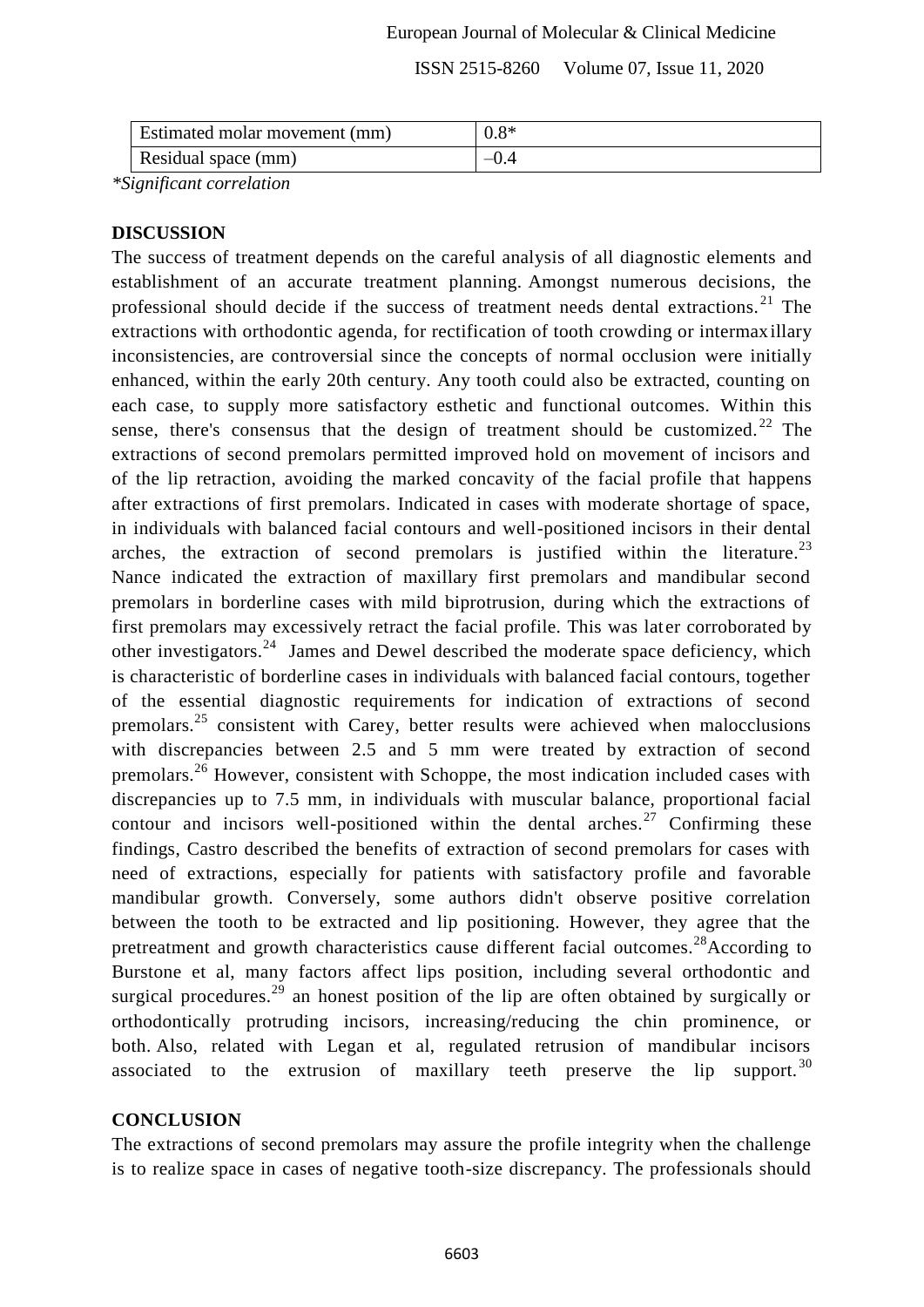remember of the diagnosis and planning of the perfect pattern of tooth extractions, to realize the esthetics of the profile and facial balance, also as functional occlusion and stability.

#### **REFERENCES**

- 1. Bowman SJ. ORTHODONTICS: More Than Just Pretty Smiles. 2000 https://www.oralhealthgroup.com/features/orthodontics-more-than-just-pretty-smiles/
- 2. Burstone C J. The segmented arch approach to space closure. Am J Orthod 1982;82:361–363.
- 3. Stephens CK, Boley JC, Behrents RG, Alexander RG, Buschang PH. Long term profile changes in extraction and nonextraction patients. Am J Orthod Dentofacial Orthop. 2005;128:450-7.
- 4. Brandet S, Safirestein GR. Different extraction for different malocclusion. Am J Orthod. 1975;68:15-41.
- 5. Weintrau JA, Vig PS, Brown C, Kowalski CJ. The prevalence of orthodontic extraction. Am J Orthod Dentofacial Orthop. 1989;96:462-6.
- 6. Tweed CH. Indications for extraction of teeth in orthodontic procedure. Am J Orthod. 1944;42:22-45.
- 7. Saatci P, Yukay F. The effect of premolar extraction on tooth size discrepancy. Am J Orthod Dentofacial Orthop. 1997;111:428-34.
- 8. Hahn G. Extraction Panel Orthodontics: It's objective, past and present. Am J Orthod. 1975;15-41.
- 9. De Castro N. Second premolar extraction in clinical practice. Am J Orthod. 1974;65:115-37.
- 10. Begg PR. Stone age man"s dentition. Am J Orthod. 1954;293-312.
- 11. Orton HS, Slattery DA, Orton S. The treatment of severe "gummy" Class II division 1 malocclusion using the maxillary intrusion splint. Eur J Orthod. 1992;14:216-23.
- 12. Hamdan AM, Rock WP. Cephalometric norms in an Arabic population. Journal of Orthodontics. 2001;28:297-300.
- 13. Anderson G, Fields HW, Beck M, Chacon G, Vig KW. Development of cephalometric norms using a unified facial and dental approach. The Angle Orthodontist. 2006;76:612-8.
- 14. Valentim ZL, Capelli Júnior J, Almeida MA, Bailey LJ. Incisor retraction and profile changes in adult patients. Int J Adult Orthodon Orthognath Surg. 1994;9:31-6.
- 15. Bishara SE, Jakobsen JR. Profile changes in patients treated with and without extraction: Assessment by lay people. Am J Orthod Dentofacial Orthop. 1997;112:639-44.
- 16. Zarringalam M, Arash V. Labial changes following extraction of first premolars for orthodontic treatment in patients with malocclusion class ΙΙ div 1. Mashhad J. 2010;126-33.
- 17. Lai J, Ghosh J, Nanda RS. Effects of orthodontic therapy on the facial profile in long and short vertical facial patterns. Am J Orthod Dentofacial Orthop. 2000;118:505-13.